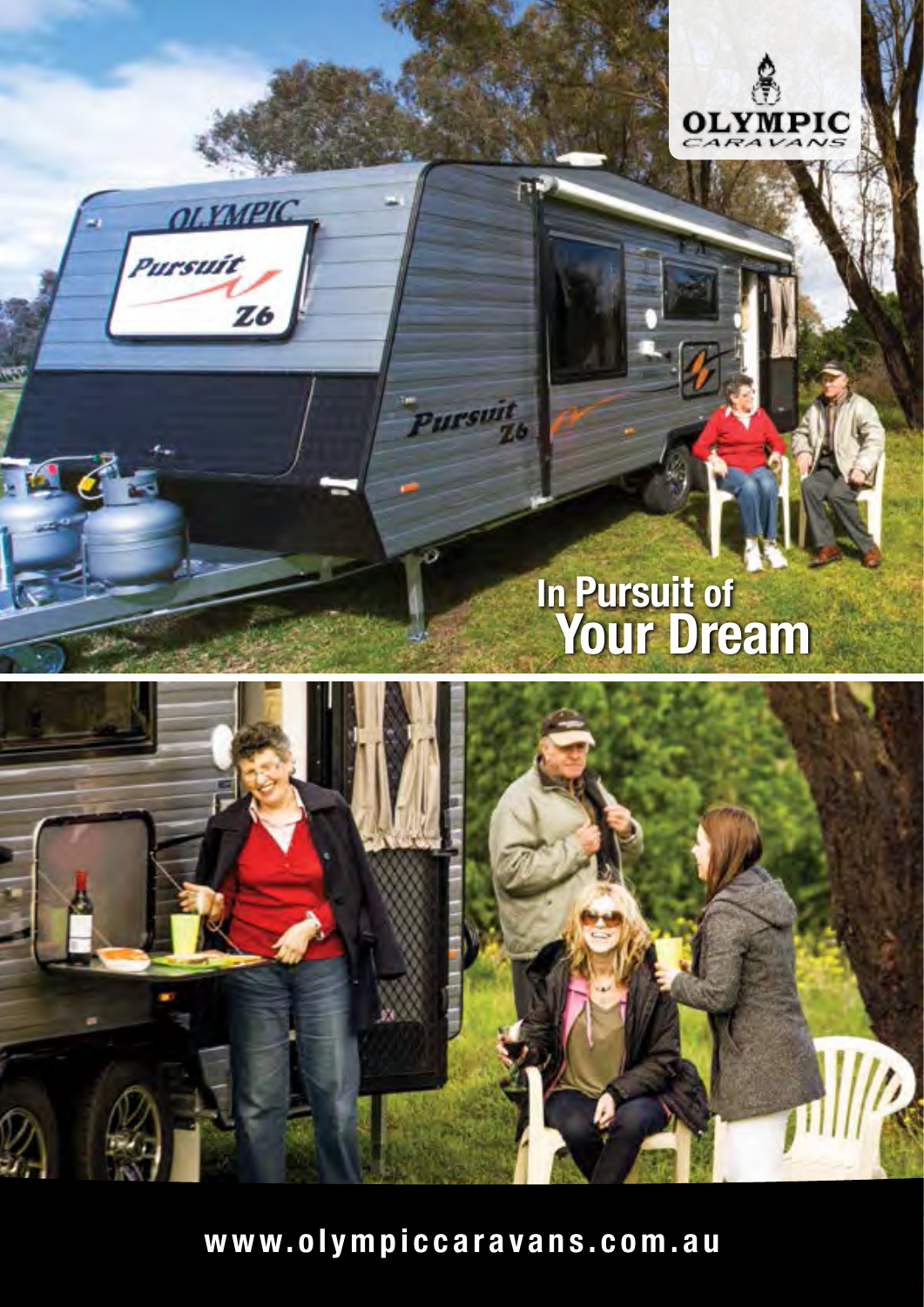#### **PURSUIT PS176-1**



### **PURSUIT PS176-2**



### **PURSUIT PS196-1**



### **PURSUIT PS200-1**



### **PURSUIT PS200-2**



# **PURSUIT PS203-1**



#### **PURSUIT PS203-2**



#### **PURSUIT PS203-4**



# **PURSUIT PS203-5**



#### **PURSUIT PS210-1**



\*These layouts may not be drawn to scale and are subject to change without notice.



# **www.olympiccaravans.com.au**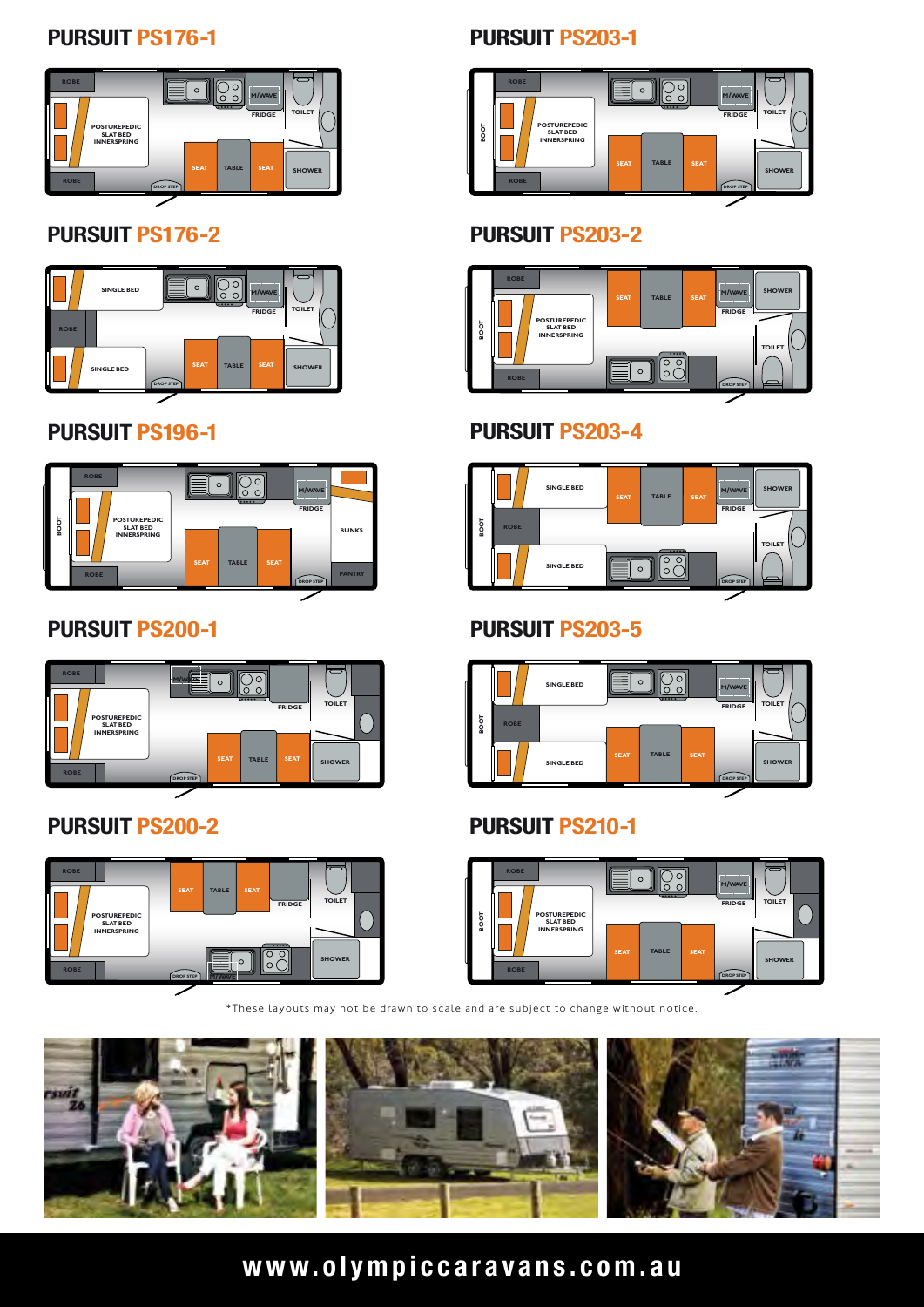#### **PURSUIT PS210-2**



#### **PURSUIT PS210-3**



#### **PURSUIT PS210-4**



### **PURSUIT PS210-5**



### **PURSUIT PS210-6**



# **PURSUIT PS216-1**



# **PURSUIT PS216-2**



#### **PURSUIT PS226-1**



# **PURSUIT PS226-1 SINGLE**







# **www.olympiccaravans.com.au**